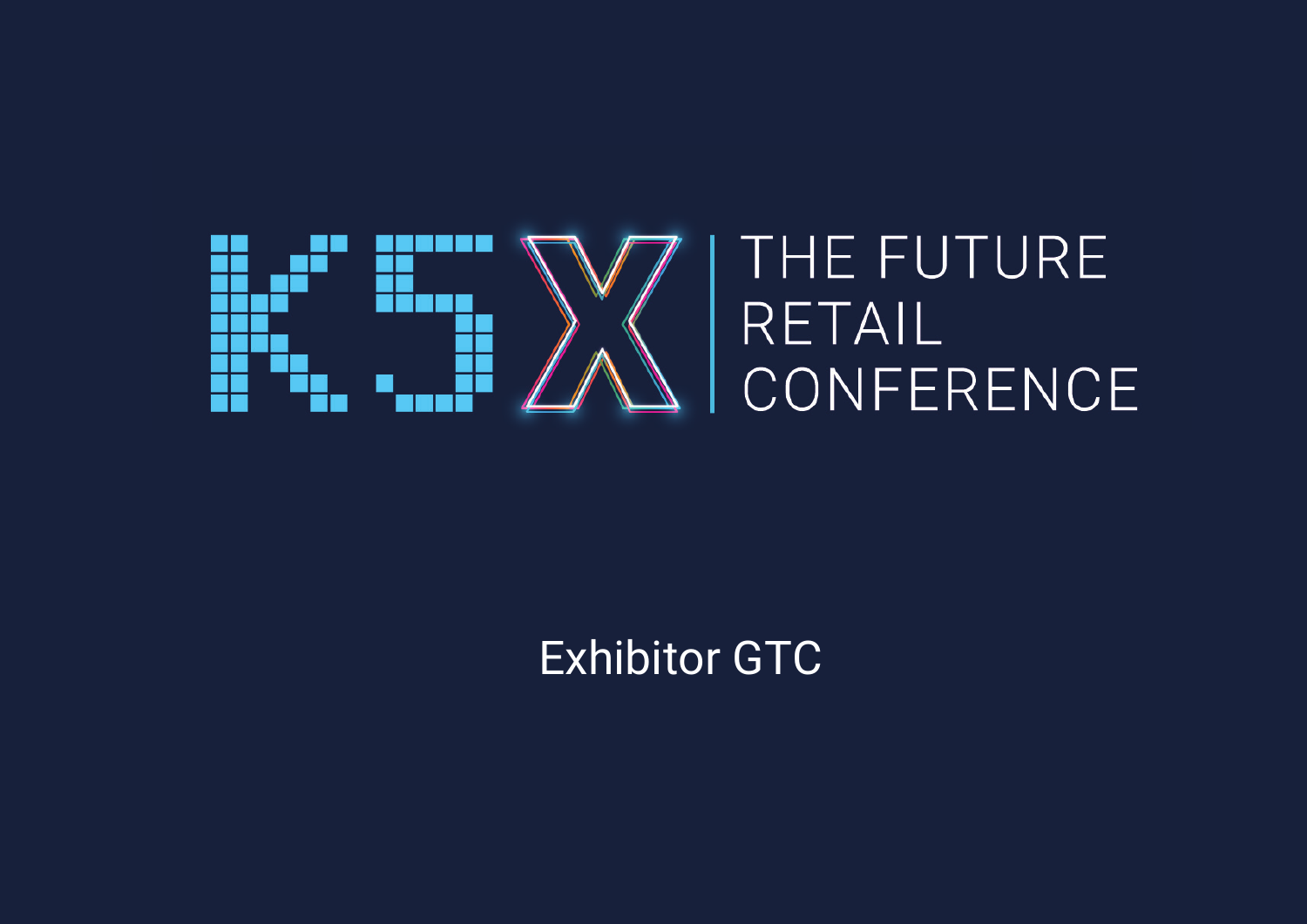## Conditions of Participation Exhibitors/Sponsors

The following Conditions of Participation for Exhibitors/Sponsors (hereinafter referred to as "Conditions of Participation") apply to the provision of space for the presentation of products or other sponsorship services for commercial purposes and other related additional services between K5 GmbH, Winzererstraße 47D, 80797 Munich (hereinafter referred to as "K5 GmbH" or "Organiser") and exhibitors/sponsors.

#### 1. Registration

By signing and returning the offer form or the online booking, the conditions of participation are bindingly accepted as part of the contract. The registration is binding and cannot be subject to conditions and reservations. In particular, placement requests are not a condition for participation.

### 2. Service provision by K5 GmbH

Once the planning has been completed, the participant will receive more detailed information about the location and about the handling and schedule of the sponsorship. The allocation of the space, the location and the determination of the schedule in the case of sponsorship shall be at the discretion of K5 GmbH. The Exhibitor/Sponsor has no claim to a specific form or placement of the space or to a specific time, even if this is specified in the registration or confirmation of registration. The Organiser may relocate stands for organisational reasons or to preserve the overall image, or adjust the exhibition space and layout. The Exhibitor/Sponsor cannot assert any financial claims as a result. Insofar as space is rented, the service provided by K5 GmbH is the provision of the space including power connection, but without superstructures, hardware and software, etc. The costs of the stand space are not reduced.

If there are columns, roofing or other fixed installations on the stand area, this does not lead to a reduction in the costs. The price of the exhibition stand refers to the pure exhibition space and the services described in the package. Exceeding the booked stand limit

is not permitted.

# 3. Performance obligations of the Exhibitor/ Sponsor during assembly and dismantling and operation of the stands

The times for setting up and dismantling the stands will be announced in good time. Stand construction must be completed in good time before the opening of the event. The Organiser reserves the right to adjust the duration of the exhibition or the set-up and dismantling times in whole or in part for organisational reasons. Exhibitors will be informed of these changes in good time in the run-up to the event. The Organiser does not provide security for the exhibition stand. The Exhibitor is responsible for the supervision and guarding of the stand. This also applies during set-up and dismantling times, before the start and after the end of the event. The distribution of brochures or other advertising material is permitted only on the exhibitor's own stand. Additional marketing and advertising measures outside the written agreements of the Exhibitor and sponsor, e.g. posters, displays, display of information material, give-aways, etc. outside the exhibition area are additional services subject to a charge. They require prior approval by K5 GmbH and will be invoiced separately. The Exhibitor/ Sponsor warrants that the use of his company name, his company logo and other advertising measures are permitted without restriction under trademark law,

company law and copyright and competition law.

4. Stand supervision

# For the duration of the event,

all stands must be properly equipped and staffed with competent personnel. Stand times are mandatory: Day 1: 8:30 a.m. - 6:00 p.m. Day 2: 9:00 a.m. - 5:00 p.m. Use of the stand is possible on day 1 from 7:30 a.m. until 10 p.m. maximum. The removal of exhibition goods and the dismantling of stands before the end of the fair is not permitted. In the event of a breach of this regulation, K5 GmbH is entitled to demand a contractual penalty from the Exhibitor in the amount of 25 % of the stand rent, but at least 500 euros.

# 5. Co-exhibitors, additionally represented companies, joint stands

1. The stand space booked at may not be exchanged, shared or otherwise transferred to third parties without the consent of K5 GmbH.

2. The inclusion of a co-exhibitor is subject to approval, whereby the Organiser may withhold his approval. A co-exhibitor is anyone who appears on the stand space allocated to an Exhibitor with his own personnel or offer (this also applies to companies economically affiliated with the Exhibitor). The Organiser is entitled to charge a participation fee and other costs for the participation of co-exhibitors. The legal and economic responsibility for the co-applicant lies with the Exhibitor/Sponsor.

# 6. Payment dates

6.1 Rentals and additional services are payable without any deductions upon receipt of invoice to one of the following accounts of the Organiser as advance payment prior to the event:

6.2 After receipt of the registration by the Organiser, the order confirmation will be issued promptly. The first progress invoice for 50% of the invoice amount will be prepared and sent

out in January 2022. The co-exhibitor fee can be invoiced in advance at 100%. The second invoice for 50% of the invoice amount will be sent in April 2022. The final stand confirmation will be sent after the exhibitor's placement has been completed (probably at the end of April 2022). Further invoice amounts incurred will be invoiced by the end of July 2022 at the latest after the event.

6.3 If an Exhibitor not resident in Germany wishes to receive an invoice without German VAT, it must send proof of his status as an entrepreneur from the responsible authority to the Organiser together with its registration. In the case of registrations without proof of status as an entrepreneur, the Organiser is obliged to charge German VAT on the invoice amount and is therefore entitled to issue the invoice to the Exhibitor plus the legally owed German VAT. For exhibitors based in EU member states (outside Germany), it is sufficient to state the VAT identification number (VAT ID) on the registration form. In the event of a change of legal form or address, the Exhibitor shall, without being requested to do so, provide the Organiser with new proof of his entrepreneurial status or his VAT identification number.

6.4 In the event of late payment, the Exhibitor shall pay interest on arrears at a rate of nine percentage points above the base rate of the European Central Bank. The assertion of further or higher damages is not excluded.

#### 7. Withdrawal and non-participation

7.1 If participation is prevented for reasons that lie within

its sphere of risk, in order to

make the agreed use of the space and/or other desired services, the Exhibitor/Sponsor remains fundamentally obliged to pay the contractually agreed conditions - even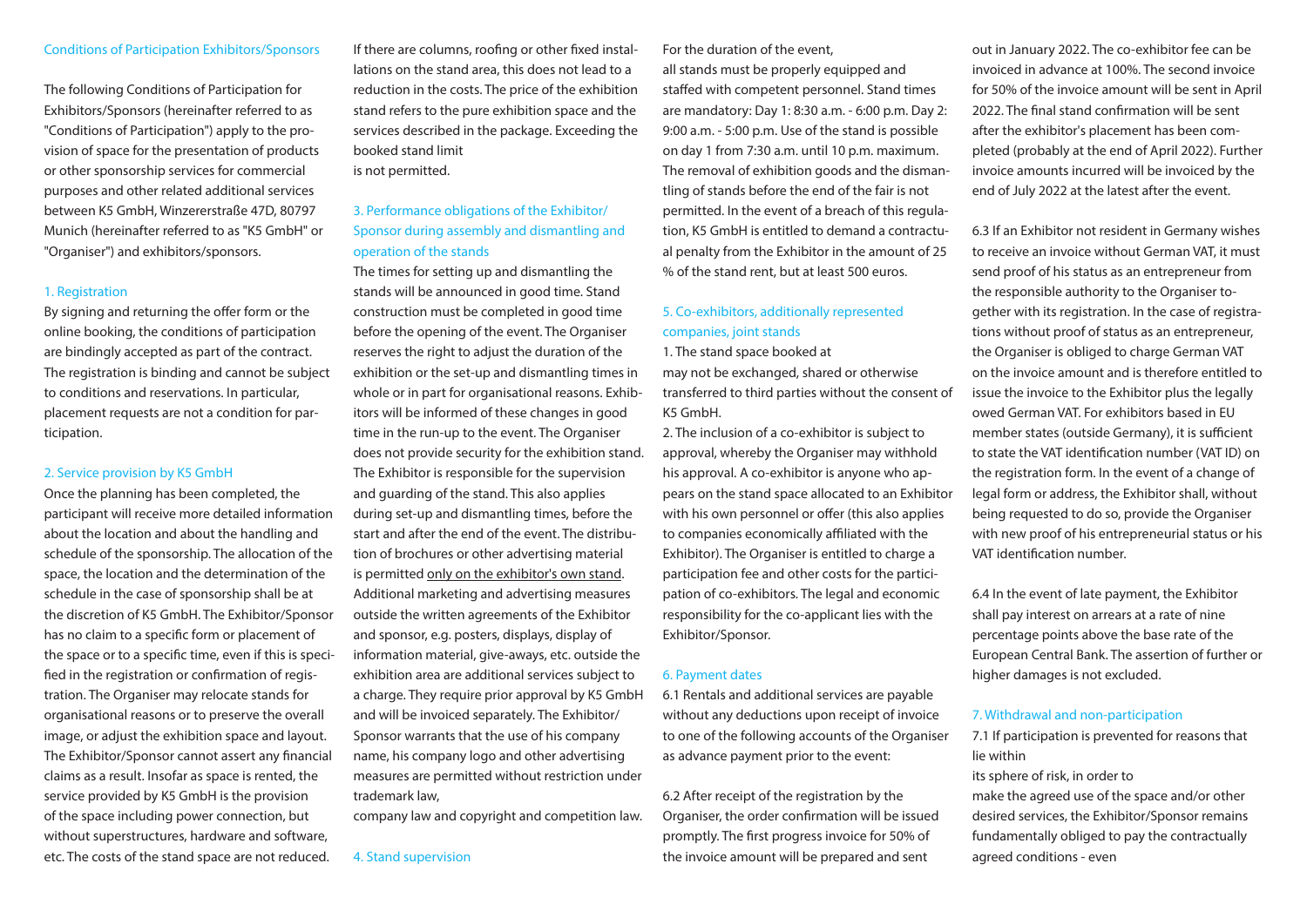the prevention of participation is due to personal decisions made

based on the pandemic situation. However, if the Exhibitor/Sponsor provides notice of its inability to attend up to 6 months before the official start of the event, only 75% of the contractually agreed price is payable. Warning: If the Exhibitor fails to attend the event, an additional fine of 50% of the package price must be paid to K5 as compensation.

7.2 K5 GmbH is entitled to withdraw from the contract if the number of participants and sponsors required for the economic realisation of the event is not reached or if there are other reasons not within the scope of K5 GmbH's organisational responsibilities which make the realisation of the event impossible. In this case, the Exhibitor will be notified immediately and the payment already made will be refunded. Further claims by the participant are excluded, unless K5 GmbH is guilty of intent or gross negligence.

7.3 If, due to special circumstances, an event that has begun must be shortened or ended prematurely, the Exhibitor/Sponsor shall not be entitled to a refund or

reduction of the price. The Exhibitor/Sponsor has no claims for compensation.

#### 8. Force majeure, cancellation of the event

8.1 Force majeure is an event that has a massive external impact on the contractual relationship, which is unforeseeable according to human insight and experience, and which cannot be prevented or rendered harmless by economically acceptable means even by the utmost care that can reasonably be expected in the circumstances, such as natural disasters, war, strikes, terror, pandemics, epidemics, massive failure or disruption of traffic, supply and/or communication links. Force majeure entitles the contracting parties to adjust the contract and, insofar as this is unreasonable, to withdraw from the contract. Withdrawal must be declared in writing to the other contracting party without delay, stating all circumstances which justify the unreasonableness. In this case, the Exhibitor shall not be entitled to compensation for any damage incurred by him as a result.

8.2 The Organiser is additionally entitled to postpone, shorten, extend or cancel an event, as well as to close it temporarily, permanently, in individual parts or in its entirety, if there are compelling reasons for which it is not responsible or if force majeure requires such a measure.

8.3 Clause 8.2 shall also apply accordingly with regard to the occurrence and further development of pandemics in accordance with the Infection Protection Act (IfSG). They entitle the Organiser to cancel or postpone the event, even if at the time of the decision no reliable prognosis can yet be made about the further course of the pandemic and the continuation of restrictions according to the IfSG. In such a case, a reasoned weighing of the expected effects on the affected groups involved is required. In this case, the Exhibitor shall also have no claim to compensation for any damage incurred by him as a result.

8.4 If the event is cancelled by 31/12/2021 in accordance with clause 8.3, the Exhibitor shall be released from payment of the rent. In the event of cancellation of the event from 01/01/2022 in accordance with clause 8.3, the Exhibitor shall be obliged, at the request of the Organiser, to pay a reasonable share of the costs incurred in preparing the event. The share is limited to a maximum of 20% of the agreed rent. The amount of the quota to be paid by each Exhibitor shall

be determined by the sum of all costs already incurred on the part of the Organiser, divided by the number of exhibitors, taking into account the size of the exhibition space booked by the respective Exhibitor.

8.5 Cases of force majeure that prevent the Organiser or its service partners from fulfilling its obligation in whole or in part shall release the Organiser from its obligations until the force majeure ceases to exist. The Organiser shall inform the Exhibitor of this without delay, unless it is also prevented from doing so by a case of force majeure. The impossibility of a sufficient supply of resources such as electricity as well as strikes, lock-outs and official interventions - unless they are only of short duration or are the fault of the Organiser - shall be deemed equivalent to a case of force majeure.

9. Liability, indemnification, limitation period 9.1 Within the rented exhibition space, the Exhibitor shall be responsible for ensuring the safety of anyone visiting the exhibition space. The safety-related operating regulations of the "Technical Regulations" (www.k5.de/events/ k5-konferenz/aussteller/wichtige-dokumente/) must be observed. The liability of the Exhibitor for damage caused by it, by its vicarious agents or by any co-exhibitors shall be determined in principle in accordance with the statutory provisions. In the event of loss or irreparable damage to rented items, the Exhibitor shall be liable for the amount of the replacement value (replacement value compensation) from the time the items are handed over until they are returned/collected, and not for compensation for the current value.

9.2 The Exhibitor irrevocably indemnifies the Organiser against all third-party claims against the Organiser, insofar as they are based on the fact

that the Exhibitor's exhibition space, its activities, its products, their intellectual content or its stand advertising violate third-party rights (in particular copyrights, image and name rights, trademark rights, competition rights, personal rights) or other statutory regulations. The indemnity obligation also extends to any warning, court and legal costs incurred.

9.3 The Organiser's strict liability for damages due to initial defects of the rental object is excluded. If the Organiser violates essential contractual obligations, his liability for damages in the case of simple negligence shall be limited to the direct average damage that is foreseeable and typical for the type of agreement. Claims for damages due to breaches of duty for which the Organiser is responsible that do not concern cardinal obligations or essential contractual obligations are excluded, unless they are based on gross negligence or intentional culpable conduct on the part of the Organiser and/or its agents and vicarious agents. This limitation of liability does not apply in the case of guaranteed characteristics or insofar as liability for damage to life, limb or health is mandatory due to statutory provisions as a result of negligence or intent.

9.4 The Organiser is not liable for loss or theft of exhibition goods, stand structures or stand fittings. For a fee, the Exhibitor can protect himself against loss and theft by hiring professional stand security approved by the Organiser.

9.5 Claims by the Exhibitor against the Organiser arising from the contractual relationship and all claims in connection therewith must be made in writing to the Organiser within ten days of the conclusion of the fair. Should defects or malfunctions occur during the event, these must be reported to the Organiser immediately. Otherwise,